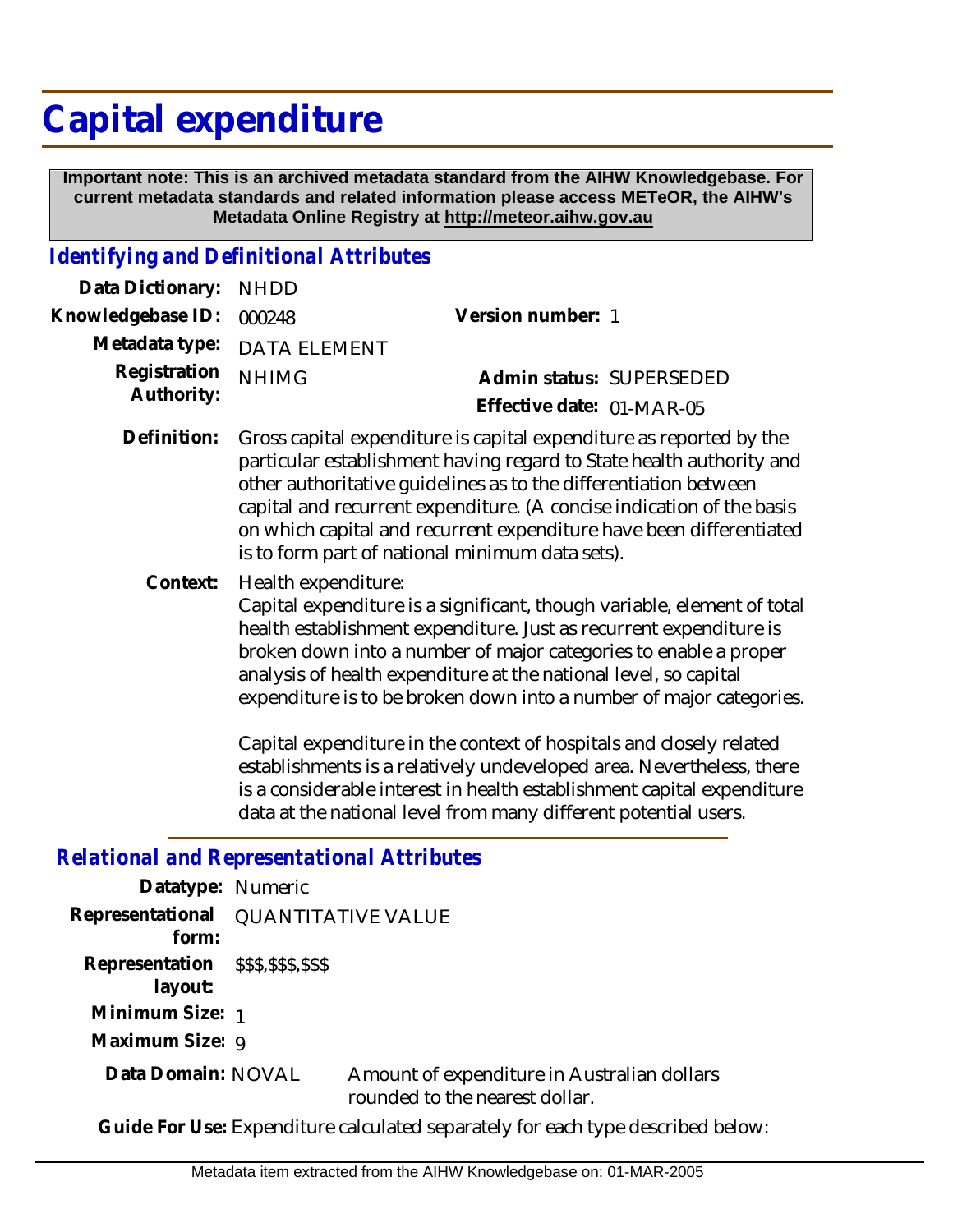#### 1 Land and buildings

This includes outlays on construction, major alterations and additions to buildings that relate to the establishment. Included are transfer and similar costs in respect of the purchase (sale) of second hand dwellings and installation of new permanent fixtures such as stoves, air conditioning, lighting, plumbing and other fixed equipment normally installed before dwellings are occupied. Costs relating to repair and maintenance replacement of buildings that amount to recurrent expenditure should not be included.

2 Computer equipment/installations

Expenditure of a capital nature on computer installations and equipment such as mainframe computers, mini-computers, extensive personal computer networks and related hardware should be included here.

3 Major medical equipment

Expenditure on major items of medical equipment such as CT scanners, MRI equipment, X-ray equipment, ICU monitors and transplant equipment should be included here.

4 Plant and (other) equipment

Details of expenditure on plant and other equipment should be included here. Plant and/or equipment that is an integral part of any building or construction (and is thus included under expenditure on land and buildings), equipment included above under major medical equipment, motor vehicles and items of equipment that would normally be classified as recurrent expenditure should not be included.

5 Expenditure in relation to intangible assets

This category bears specific regard to the private sector. Included here is any expenditure during the financial year in respect of intangible assets such as formation expenses or goodwill.

6 Other capital expenditure

Any expenditure of a capital nature not included elsewhere should be included here. For example, if any State or establishment treats expenditure on new and second hand motor vehicles (including ambulances) as capital expenditure, this should be included as should any expenditure on furniture and fittings if treated by a State or establishment as expenditure of a capital nature.

**Verification Rules:**Must be in currency format

Related metadata: relates to the data element Capital expenditure - net (accrual accounting) version 2 relates to the data element Capital expenditure - gross (accrual